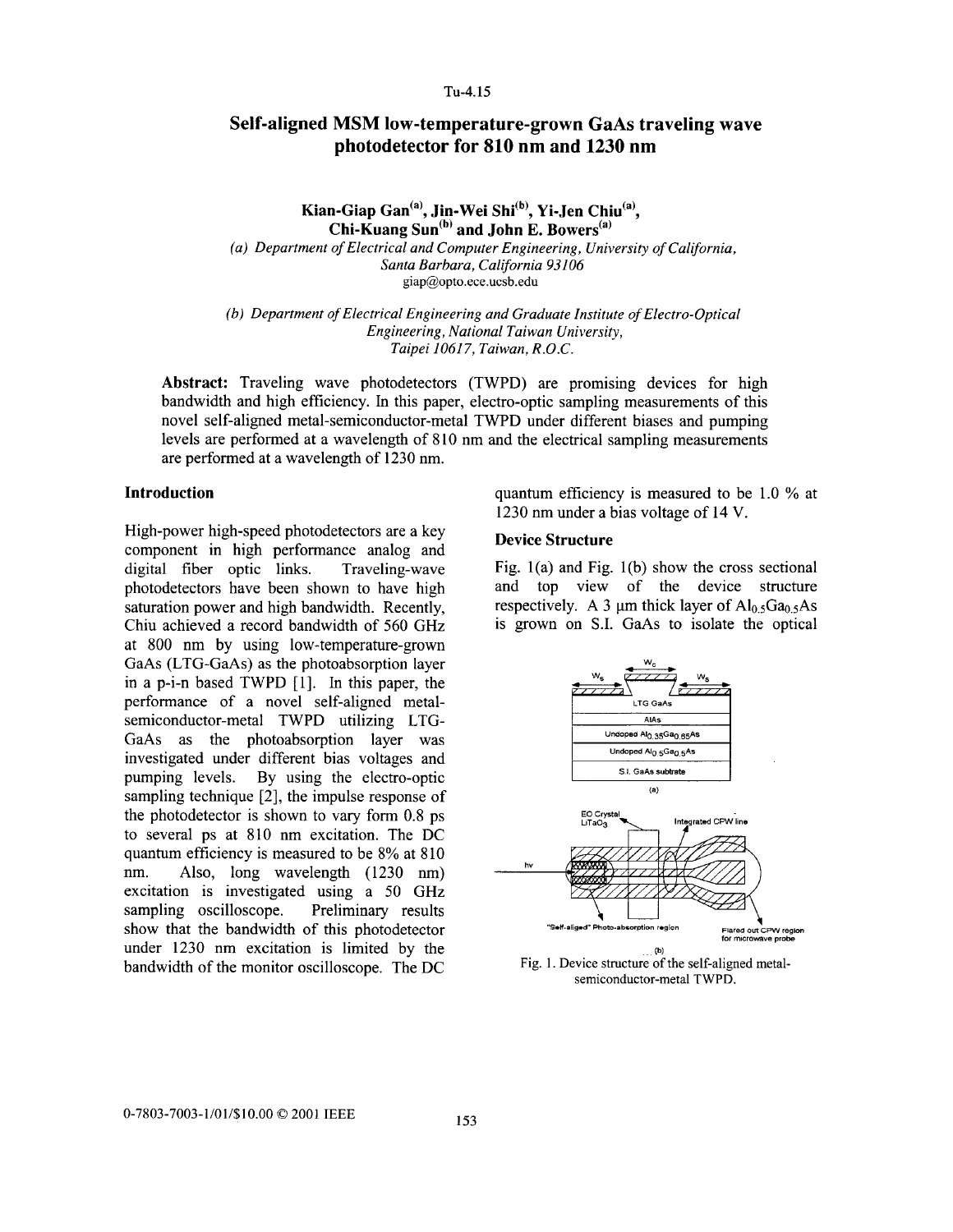mode from substrate. A 500 nm thick LTG GaAs absorption layer is grown on top of a 1  $\mu$ m thick Al<sub>0.35</sub>Ga<sub>0.65</sub>As cladding layer. By selfaligning after wet etching of the center signal line, the distance between the signal (top) metal and ground (side) metal of the co-planar waveguide (CPW) can be minimized to enhance the electric field strength in the photoabsorption layer to increase the efficiency. Three strips of metals act as a CPW line to collect the photogenerated microwave signal and also for EO sampling measurements, and a top-view is shown in Fig. 1(b).

## **Measurement setup**

Two optical sources were used to excite the microwave signal. One is 100 fs mode-locked Fig. 2. EO sampling data for the self-aligned<br>MSM-TWPD at different pump powers (810 nm) microwave signal. One is 100 is mode-locked<br>Ti:Sapphire at 810 nm, the other is 100 fs mode-<br>locked Cr:Forsterite at 1230 nm. 810 nm source is used for electro-optical sampling measurement, and 1230 nm source is for electrical sampling measurement. The device under test (DUT) is terminated by a 50  $\Omega$ -40GHz-bandwidth microwave probe for DC bias and monitoring of the impulse response by a 5OGHz-bandwidth sampling oscilloscope. In the EO-sampling measurement,  $LiTaO<sub>3</sub>$  was used as EO crystal.

## **Result and discussion**

### *Pump power dependence*

Fig. *2* gives EO sampling data for the selfaligned MSM-TWPD at different pump powers (810 nm) with a bias voltage of 5 V. At low width is 0.8 ps. As the pumping power increases, the pulse width of the impulse response became broader due to charge screening *[3].* The FWHM pulse width was doubled when the pumping power was increased aligned MSM-TWPD at different pump powers<br>
(810 nm) with a bias voltage of 5 V. At low<br>
pumping power (2 mW), the FWHM pulse<br>
width is 0.8 ps. As the pumping power<br>
increases, the pulse width of the impulse<br>
mergeneses, t to 10 mW and the corresponded excited charge  $\begin{array}{cccc} -0.6 & -0.6 & -0.6 & 10 & 15 & 20 \\ 0 & 0 & 5 & 10 & 15 & 20 \end{array}$ in the photodetector is about 440 fC. **The comparison of the comparison of the comparison**  $\mathbb{Z}$  **Time delay [ps]** 

## *Bias voltage dependence*

Fig. **3** shows the EO sampling data for the selfaligned MSM-TWPD at different bias voltages  $(1 V to 15 V)$  with a pump power  $(810 nm)$  of

1.75 mW. As can be seen in Fig. 3, the pulse shape of the impulse response is similar at different bias voltages. This is the characteristic of the trapping time limited photodetector [4].



At low bias voltage  $(1 \tV to 5 \tV)$ , the responses remain almost the same. However, the decay rate of the responses begins to decrease as the bias voltage increases from **6** V to 15 V. This decreasing of the decay rate is another indication that the detector is trapping time limited, because the trapping time of the LTG-GaAs increases under high electric field ~51.